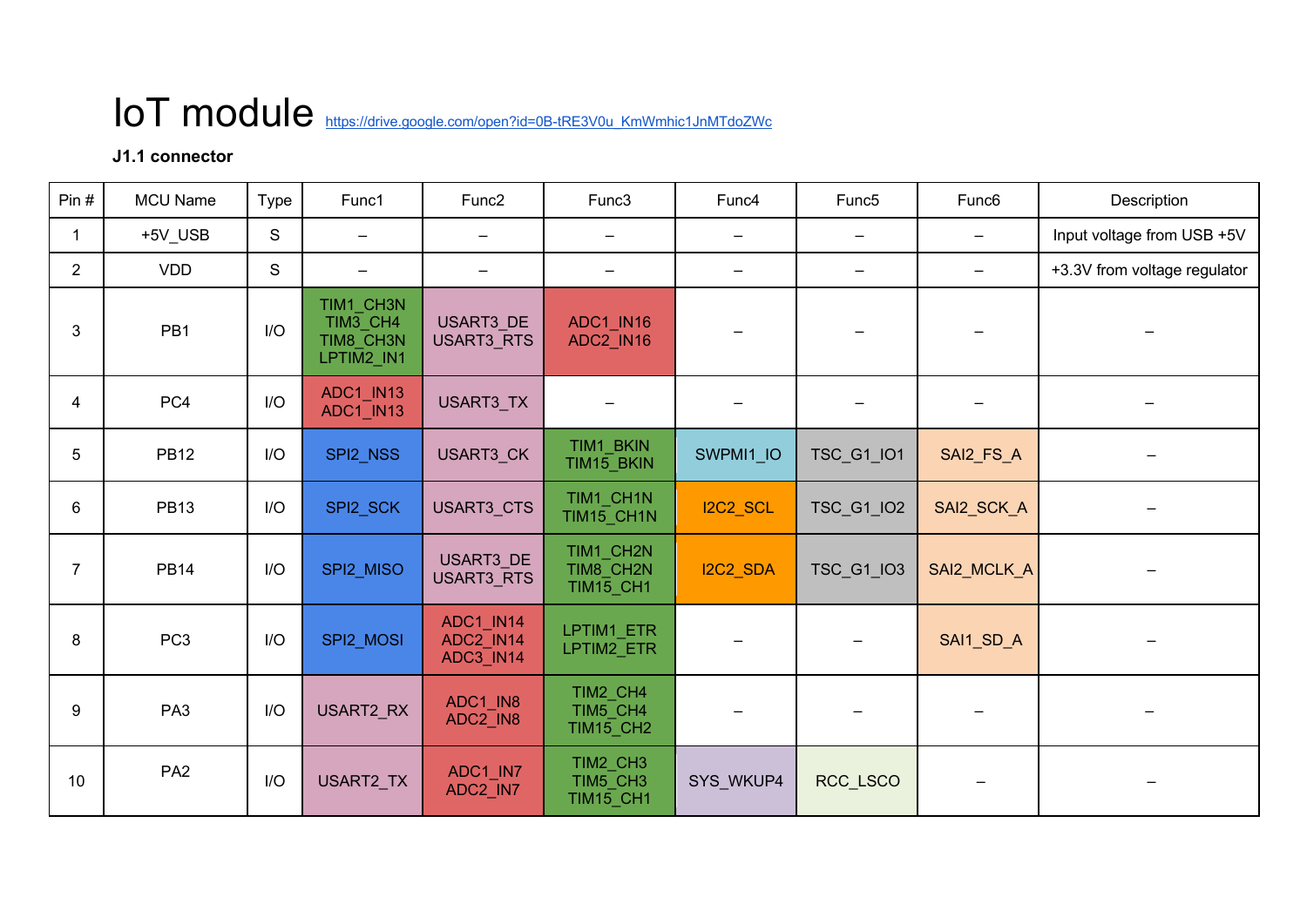| 11 | <b>JTCK/SWCLK</b>  | I/O                     | $\overline{\phantom{a}}$ | $\overline{\phantom{m}}$ | $\equiv$                     | $\overline{\phantom{a}}$ | $\qquad \qquad \blacksquare$ | $\overline{\phantom{a}}$ | Serial clk pin SWD     |
|----|--------------------|-------------------------|--------------------------|--------------------------|------------------------------|--------------------------|------------------------------|--------------------------|------------------------|
| 12 | <b>JTMS/ SWDAT</b> | I/O                     | $\qquad \qquad -$        | $\overline{\phantom{a}}$ | $\overline{\phantom{m}}$     | $\overline{\phantom{m}}$ | $\overline{\phantom{0}}$     | $\overline{\phantom{0}}$ | Serial data pin<br>SWD |
| 13 | nReset             |                         | $\equiv$                 | $\qquad \qquad -$        | $\qquad \qquad \blacksquare$ | $\overline{\phantom{a}}$ | —                            | $\overline{\phantom{a}}$ | Reset pin              |
| 14 | <b>GND</b>         | $\mathbf{\hat{c}}$<br>ত | $\overline{\phantom{m}}$ | $\qquad \qquad -$        | $\overline{\phantom{m}}$     | $\overline{\phantom{m}}$ | —                            | $\overline{\phantom{0}}$ | Ground pin             |

### **J1.2 connector**

| Pin#           | <b>MCU Name</b> | Type | Func1                                      | Func <sub>2</sub>                          | Func3                  | Func4                                     | Func <sub>5</sub> | Description       |
|----------------|-----------------|------|--------------------------------------------|--------------------------------------------|------------------------|-------------------------------------------|-------------------|-------------------|
| 1              | <b>PB15</b>     | I/O  | TIM1 CH3N<br>TIM8 CH3N<br><b>TIM15_CH2</b> | SPI2_MOSI                                  | <b>TSC_G1_IO4</b>      | ADC1 EXTI15<br>ADC2_EXTI15<br>ADC3_EXTI15 | SAI2_SD_A         |                   |
| $\overline{2}$ | <b>GND</b>      | S    |                                            |                                            |                        |                                           |                   | Ground pin        |
| 3              | <b>PA12</b>     | I/O  | OTG_FS_DP                                  | CAN1_TX                                    | TIM1_ETR               |                                           |                   | CAN/USB           |
| 4              | <b>PA11</b>     | I/O  | OTG_FS_DM                                  | CAN1_RX                                    | TIM1_CH4<br>TIM1_BKIN2 | ADC1_EXTI11<br>ADC2_EXTI11<br>ADC3_EXTI11 |                   | CAN/USB           |
| 5              | <b>PA10</b>     | I/O  | OTG_FS_ID                                  |                                            | TIM1 CH3<br>TIM17_BKIN |                                           |                   |                   |
| 6              | PD <sub>2</sub> | I/O  | SDMMC1 CMD                                 | USART3 DE<br><b>USART3 RTS</b><br>UART5_RX | TIM3 ETR               | TSC_SYNC                                  |                   | SDIO_CMD          |
| $\overline{7}$ | <b>PC12</b>     | I/O  | SDMMC1_CK                                  | UART5_TX<br><b>USART3 CK</b>               | <b>TSC_G3_IO4</b>      | SAI2_SD_B                                 | SPI3_MOSI         | SDIO_CLK          |
| 8              | <b>PC11</b>     | I/O  | SDMMC1_D3                                  | USART3_RX<br>UART4 RX                      | <b>TSC_G3_IO3</b>      | ADC1_EXTI11<br>ADC2 EXTI11<br>ADC3_EXTI11 | SPI3_MISO         | <b>SDIO DATA3</b> |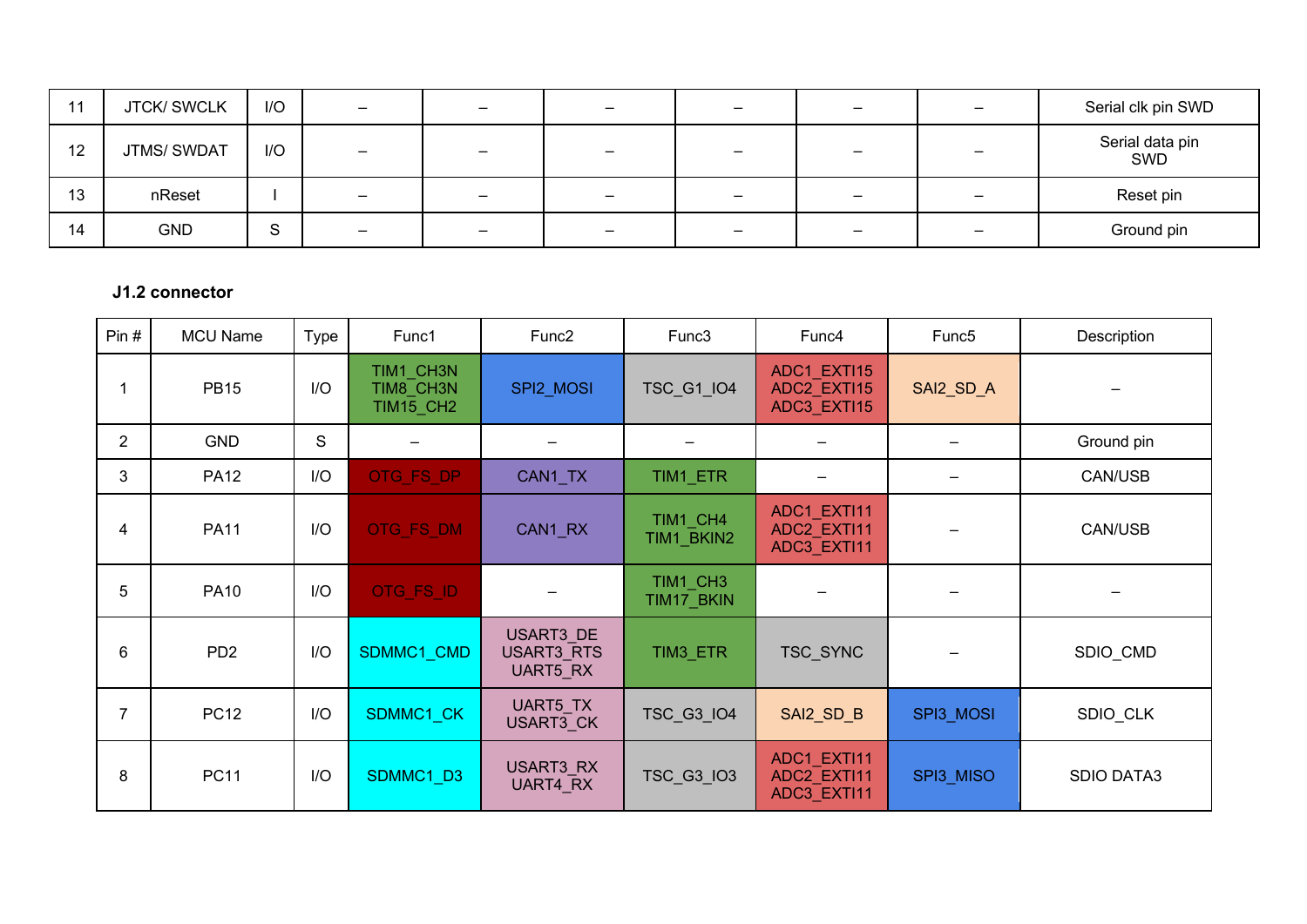| 9  | <b>PC10</b>     | I/O | SDMMC1_D2       | USART3_TX<br>UART4 TX              | TSC_G3_IO2        |            | SPI3_SCK | <b>SDIO DATA2</b>                                   |
|----|-----------------|-----|-----------------|------------------------------------|-------------------|------------|----------|-----------------------------------------------------|
| 10 | PC <sub>9</sub> | I/O | SDMMC1 D1       | TIM3 CH4<br>TIM8 CH4<br>TIM8 BKIN2 | <b>TSC G4 IO4</b> | OTG FS NOE |          | <b>SDIO DATA1</b>                                   |
| 11 | PC <sub>8</sub> | I/O | SDMMC1_D0       | TIM3 CH3<br>TIM8 CH3               | <b>TSC_G4_IO3</b> |            |          | SDIO DATA0                                          |
| 12 | PB <sub>8</sub> | I/O | <b>I2C1_SCL</b> | TIM4 CH3<br>TIM16 CH1              | CAN1_RX           |            |          | I2C1 bus clock.<br>Connected to onboard<br>sensors. |
| 13 | PB <sub>9</sub> | I/O | I2C1_SDA        | TIM4 CH4<br>TIM17 CH1              | CAN1 TX           |            | SPI2 NSS | I2C1 bus data.<br>Connected to onboard<br>sensors.  |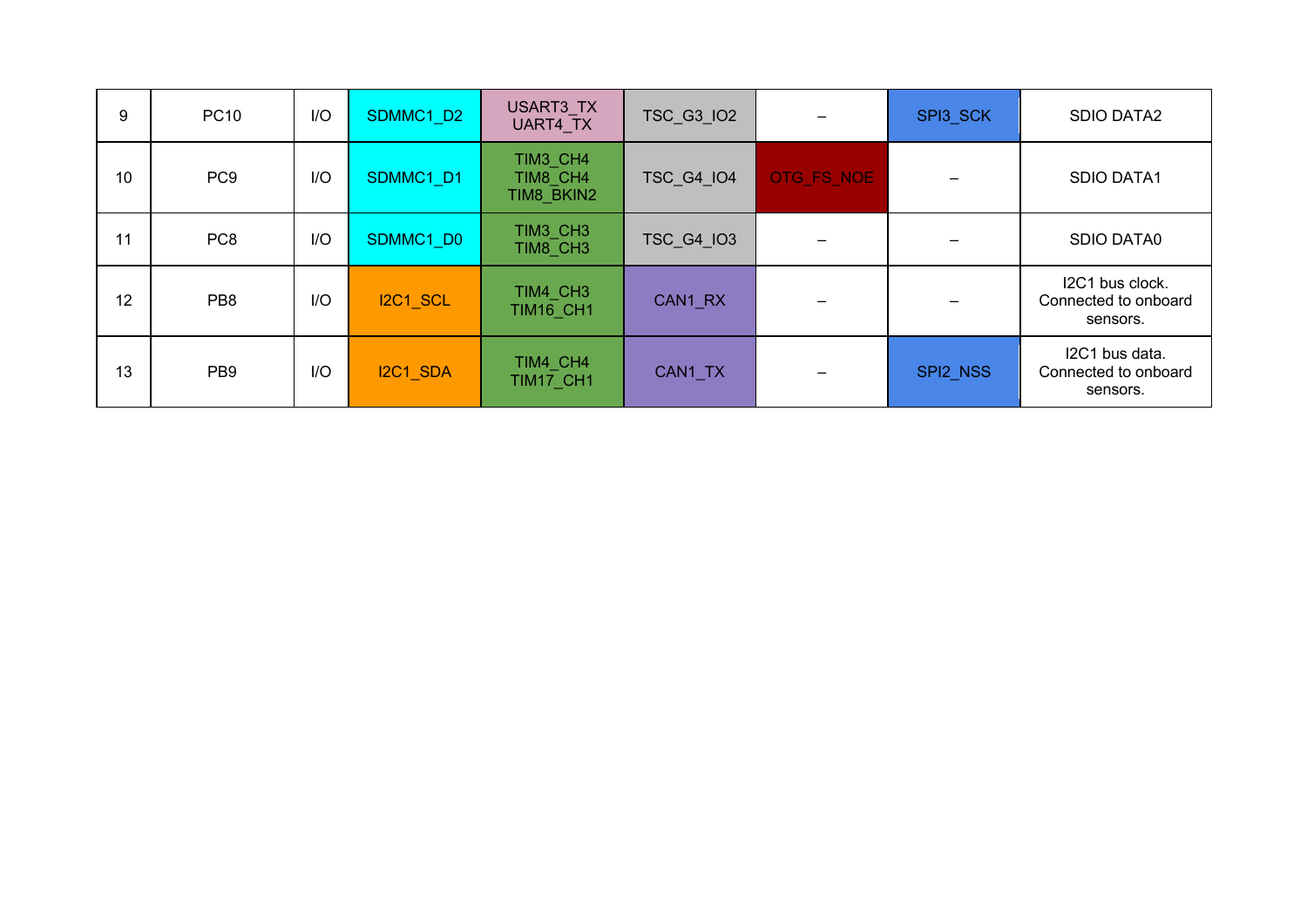## Carrier Board https://drive.google.com/open?id=0B-tRE3V0u\_Kmd1gxSGhVcmZjQzg

## **J2.1 connector**

| Pin#           | <b>MCU Name</b> | <b>Type</b> | Func1 | Func <sub>2</sub> | Func3 | Func4 | Description                  |
|----------------|-----------------|-------------|-------|-------------------|-------|-------|------------------------------|
| 1              | <b>NC</b>       | S           |       |                   |       |       | Not connected                |
| 2              | <b>VDD</b>      | S           |       |                   |       |       | +3.3V from voltage regulator |
| 3              | nReset          |             |       |                   |       |       | Reset pin                    |
| $\overline{4}$ | <b>VDD</b>      | S           |       |                   |       |       | +3.3V from voltage regulator |
| 5              | Vin             | S           |       |                   |       |       | Input voltage 5-8V           |
| 6              | <b>GND</b>      | S           |       |                   |       |       | Ground pin                   |
| 7              | <b>GND</b>      | S           |       |                   |       |       | Ground pin                   |
| 8              | Vin             | S           |       |                   |       |       | Input voltage 5-8V           |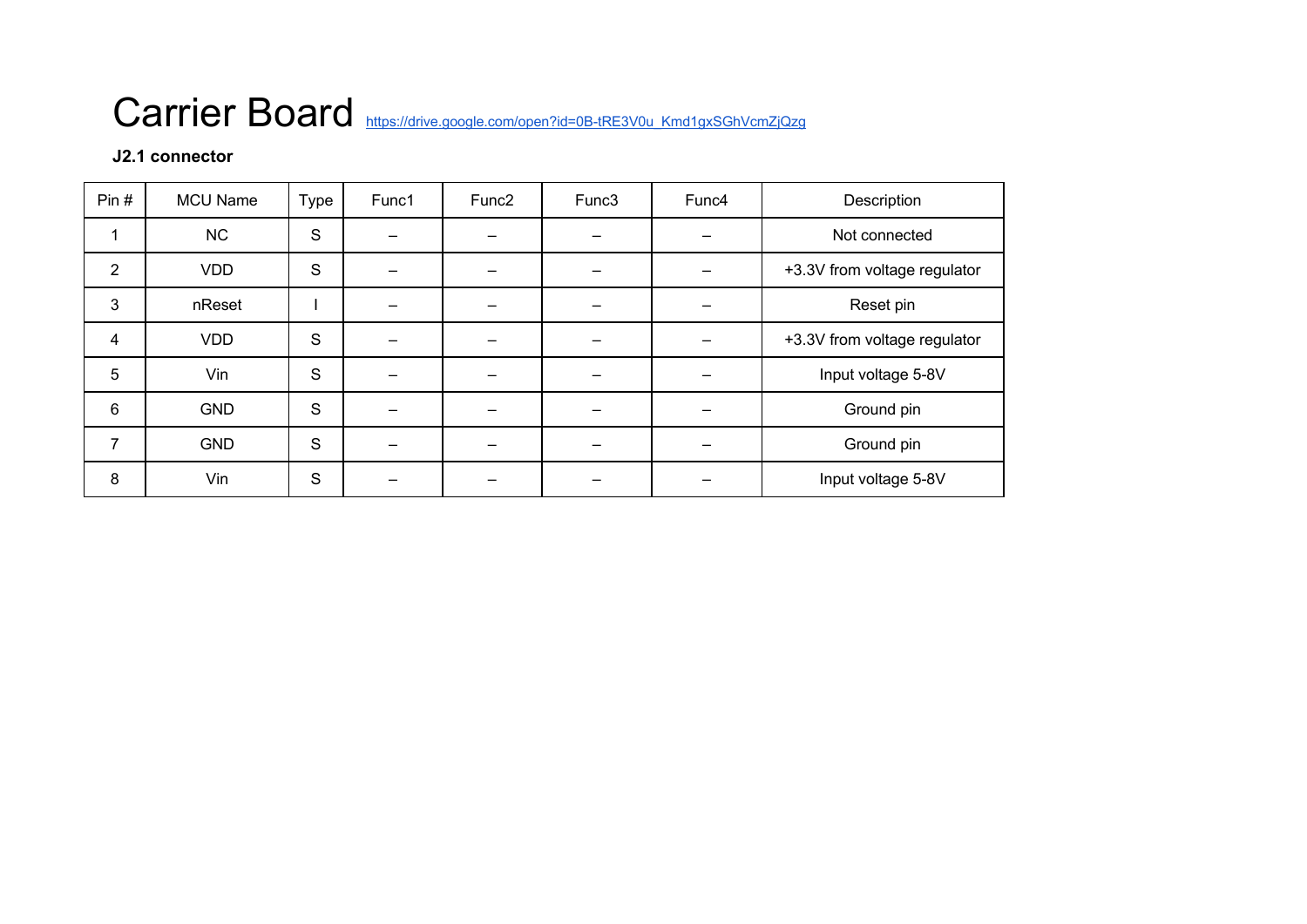#### **J2.2 connector**

| Pin# | <b>MCU Name</b> | Type | Func1                                            | Func <sub>2</sub>              | Func3                  | Func4             | Func <sub>5</sub>                         | Description    |
|------|-----------------|------|--------------------------------------------------|--------------------------------|------------------------|-------------------|-------------------------------------------|----------------|
| 1    | <b>PA10</b>     | I/O  | TIM1 CH3<br>TIM17_BKIN                           | OTG_FS_ID                      |                        |                   |                                           |                |
| 2    | <b>PB15</b>     | I/O  | TIM1 CH3N<br>TIM8_CH3N<br><b>TIM15_CH2</b>       | SPI2_MOSI                      | SAI2_SD_A              | <b>TSC_G1_IO4</b> | ADC1 EXTI15<br>ADC2_EXTI15<br>ADC3_EXTI15 |                |
| 3    | PB <sub>1</sub> | I/O  | TIM1 CH3N<br>TIM3 CH4<br>TIM8 CH3N<br>LPTIM2_IN1 | USART3 DE<br><b>USART3 RTS</b> | ADC1 IN16<br>ADC2 IN16 |                   |                                           |                |
| 4    | PC4             | I/O  | ADC1_IN13<br>ADC1 IN13                           | USART3_TX                      |                        |                   |                                           |                |
| 5    | I2C1_SDA        | I/O  | I2C1_SDA                                         | TIM4_CH4<br><b>TIM17_CH1</b>   | CAN1 TX                | SPI2 NSS          |                                           | I2C1 bus clock |
| 6    | I2C1 SCL        | I/O  | <b>I2C1_SCL</b>                                  | TIM4_CH3<br><b>TIM16_CH1</b>   | CAN1 RX                |                   |                                           | I2C1 bus data  |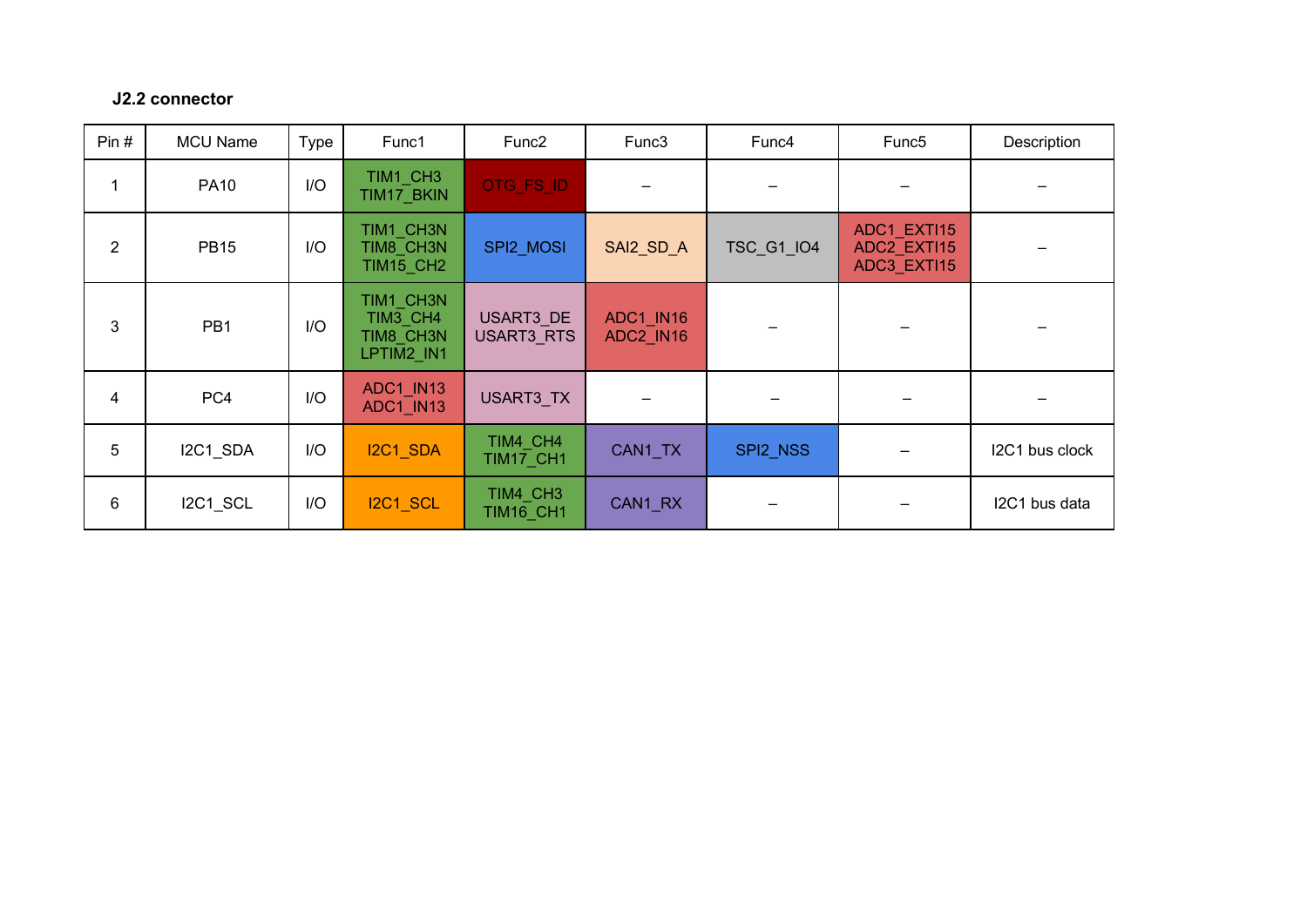#### **J2.3 connector**

| Pin#           | <b>MCU Name</b> | <b>Type</b> | Func1                    | Func <sub>2</sub>       | Func3                               | Func4                                      | Func <sub>5</sub>      | Func <sub>6</sub> | Description                  |
|----------------|-----------------|-------------|--------------------------|-------------------------|-------------------------------------|--------------------------------------------|------------------------|-------------------|------------------------------|
| $\mathbf{1}$   | <b>PA12</b>     | I/O         | OTG_FS_DP                | CAN1_TX                 | TIM1_ETR                            |                                            |                        |                   | CAN/USB                      |
| $\overline{2}$ | <b>PA11</b>     | I/O         | OTG_FS_DM                | CAN1_RX                 | TIM1_CH4<br>TIM1_BKIN2              | ADC1_EXTI11<br>ADC2 EXTI11<br>ADC3_EXTI11  |                        |                   | CAN/USB                      |
| 3              | <b>PB12</b>     | I/O         | SPI2_NSS                 | USART3_CK               | TIM1_BKIN<br>TIM15_BKIN             | SWPMI1_IO                                  | TSC_G1_IO1             | SAI2_FS_A         | $\qquad \qquad -$            |
| $\overline{4}$ | PC <sub>3</sub> | I/O         | SPI2_MOSI                |                         | LPTIM1_ETR<br>LPTIM2 ETR            | ADC1 IN14<br>ADC2_IN14<br><b>ADC3_IN14</b> |                        | SAI1_SD_A         | $\qquad \qquad \blacksquare$ |
| 5              | <b>PB14</b>     | I/O         | SPI2_MISO                | USART3 DE<br>USART3_RTS | TIM1 CH2N<br>TIM8_CH2N<br>TIM15_CH1 | I2C2_SDA                                   | TSC_G1_IO3             | SAI2_MCLK_A       | $\qquad \qquad -$            |
| $6\phantom{1}$ | <b>PB13</b>     | I/O         | SPI2_SCK                 | USART3_CTS              | TIM1_CH1N<br>TIM15_CH1N             | I2C2_SCL                                   | TSC_G1_IO2             | SAI2_SCK_A        |                              |
| $\overline{7}$ | <b>GND</b>      | $\mathbf S$ | -                        |                         | —                                   | -                                          |                        | $\qquad \qquad$   | Ground pin                   |
| 8              | <b>AVDD</b>     | S           | $\overline{\phantom{0}}$ | $\qquad \qquad \qquad$  | —                                   | $\qquad \qquad \qquad$                     | $\qquad \qquad \qquad$ | —                 | Analog supply 3.3V           |
| 9              | I2C1_SDA        | I/O         | I2C1_SDA                 | CAN1_TX                 | TIM4 CH4<br>TIM17_CH1               | SPI2_NSS                                   |                        |                   | I2C1 bus clock               |
| 10             | I2C1_SCL        | I/O         | <b>I2C1_SCL</b>          | CAN1_RX                 | TIM4 CH3<br><b>TIM16_CH1</b>        |                                            |                        |                   | I2C1 bus data                |